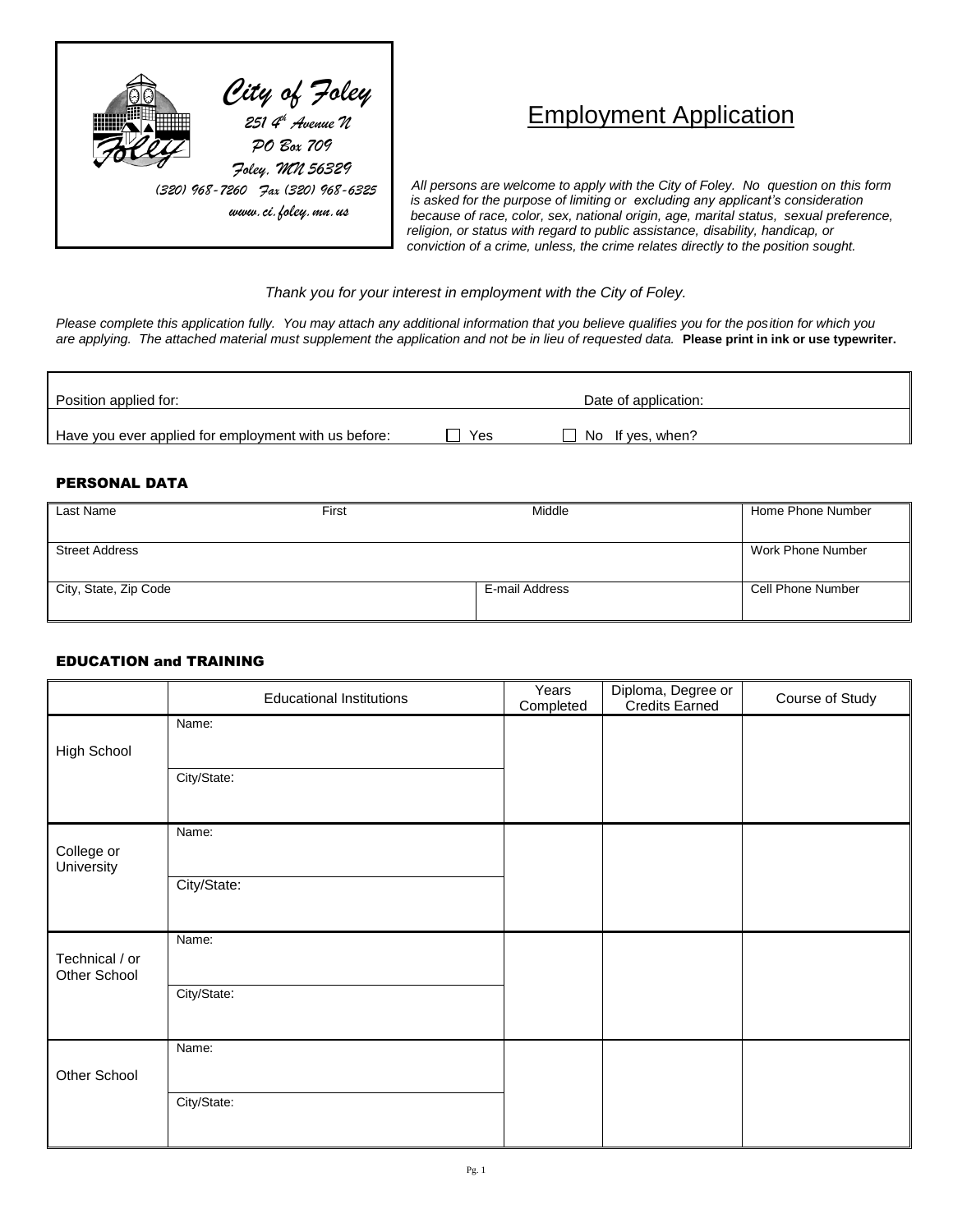#### EMPLOYMENT HISTORY - List below last four employers, with most current one listed first.

| Company Name:                              | Telephone               |                  |
|--------------------------------------------|-------------------------|------------------|
|                                            |                         |                  |
| Street Address:                            | <b>Employment Dates</b> |                  |
|                                            | From                    | to               |
| City, State, Zip Code:                     | $\Box$ Full-time        | $\Box$ Part-time |
|                                            |                         |                  |
| Name and Title of Supervisor:              | Your Job Title:         |                  |
|                                            |                         |                  |
| Summary of Job Duties and Responsibilities | Salary                  |                  |
|                                            |                         |                  |
|                                            |                         |                  |
| Reason for Leaving:                        |                         |                  |
|                                            |                         |                  |

| Company Name:                               | Telephone               |                  |
|---------------------------------------------|-------------------------|------------------|
|                                             |                         |                  |
| <b>Street Address:</b>                      | <b>Employment Dates</b> |                  |
|                                             | From                    | to               |
| City, State, Zip Code:                      | $\Box$ Full-time        | $\Box$ Part-time |
|                                             |                         |                  |
| Name and Title of Supervisor:               | Your Job Title:         |                  |
|                                             |                         |                  |
| Summary of Job Duties and Responsibilities: | Salary                  |                  |
|                                             |                         |                  |
|                                             |                         |                  |
| Reason for Leaving:                         |                         |                  |
|                                             |                         |                  |

| Company Name:                               | Telephone                             |
|---------------------------------------------|---------------------------------------|
| <b>Street Address:</b>                      | <b>Employment Dates</b><br>From<br>to |
| City, State, Zip Code:                      | $\Box$ Part-time<br>$\Box$ Full-time  |
| Name and Title of Supervisor:               | Your Job Title:                       |
| Summary of Job Duties and Responsibilities: | Salary                                |
| Reason for Leaving:                         |                                       |

| Company Name:                               | Telephone               |                  |
|---------------------------------------------|-------------------------|------------------|
|                                             |                         |                  |
| <b>Street Address:</b>                      | <b>Employment Dates</b> |                  |
|                                             | From                    | to               |
| City, State, Zip Code:                      | $\Box$ Full-time        | $\Box$ Part-time |
|                                             |                         |                  |
| Name and Title of Supervisor:               | Your Job Title:         |                  |
|                                             |                         |                  |
| Summary of Job Duties and Responsibilities: | Salary                  |                  |
|                                             |                         |                  |
|                                             |                         |                  |
| Reason for Leaving:                         |                         |                  |
|                                             |                         |                  |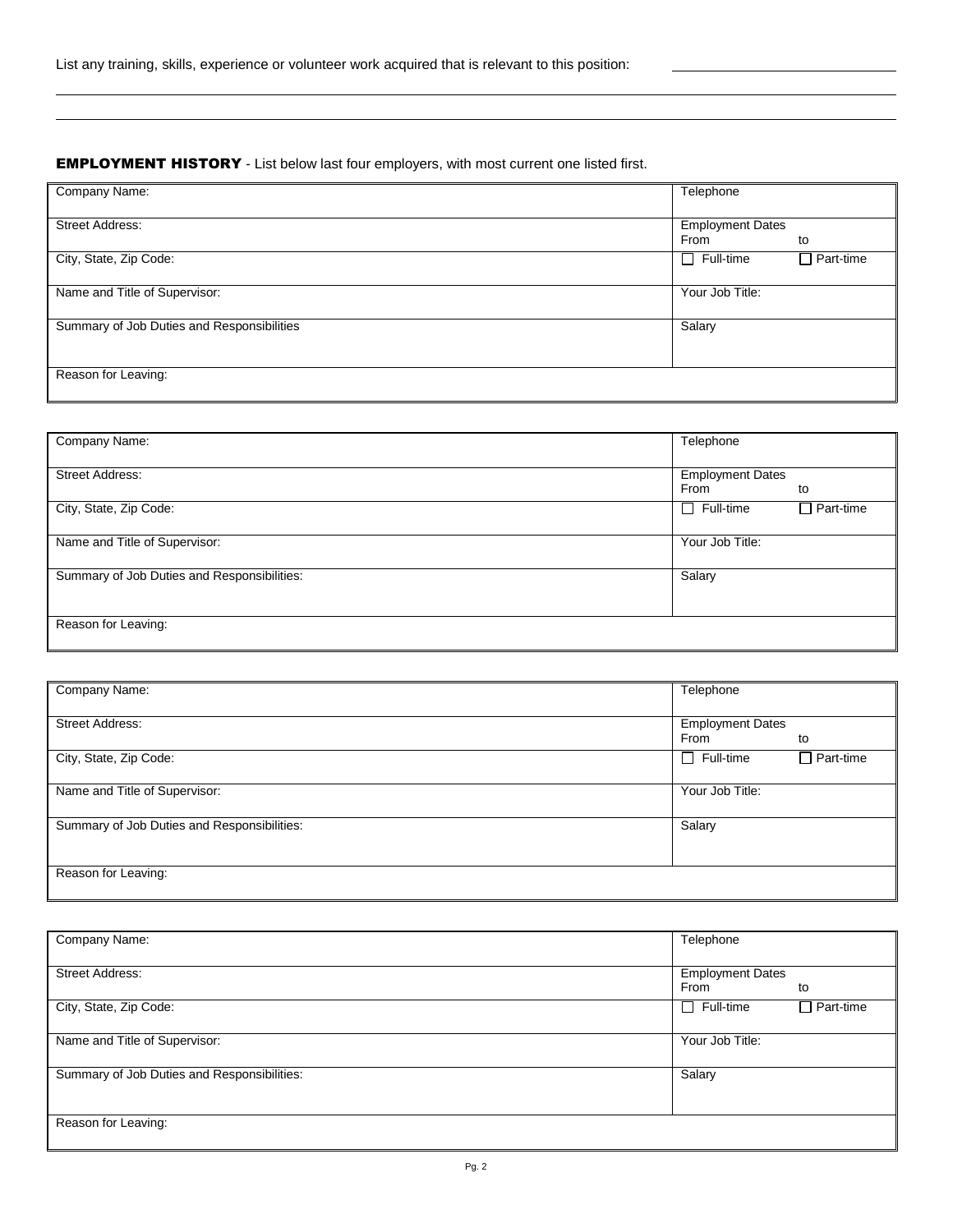#### MILITARY - Please complete this section if you served in the U.S. Armed Forces and wish to apply for Veteran's Preference Bonus Points. In addition, complete the attached Veteran's Preference Form.

| <b>Branch of Service</b>                       | Length of Active Duty | Rank at Discharge |
|------------------------------------------------|-----------------------|-------------------|
| Describe your duties and any special training: |                       |                   |

### OFFICE EQUIPMENT / COMPUTER SOFTWARE PROGRAMS

| What office machines do you operate proficiently?    |  |
|------------------------------------------------------|--|
| List computer Software Applications you can operate: |  |
|                                                      |  |

LICENSES - If relevant, list other current professional registrations, licenses or certificates you have.

| License/Certificate/Registration | Date Issued | Date of Expiration |
|----------------------------------|-------------|--------------------|
|                                  |             |                    |
|                                  |             |                    |
|                                  |             |                    |

REFERENCES - Please provide the name, address and phone number of three references who are **not** related to you and are **not**  previous employers.

| Name                         | Phone Number        |
|------------------------------|---------------------|
|                              |                     |
| Address, City, State and Zip | Relationship        |
| Name                         | <b>Phone Number</b> |
| Address, City, State and Zip | Relationship        |
| Name                         | <b>Phone Number</b> |
| Address, City, State and Zip | Relationship        |

#### JOB STATUS DESIRED:

| Full-time | Part-time | Temporary | Seasonal | Substitute |
|-----------|-----------|-----------|----------|------------|
|           |           |           |          |            |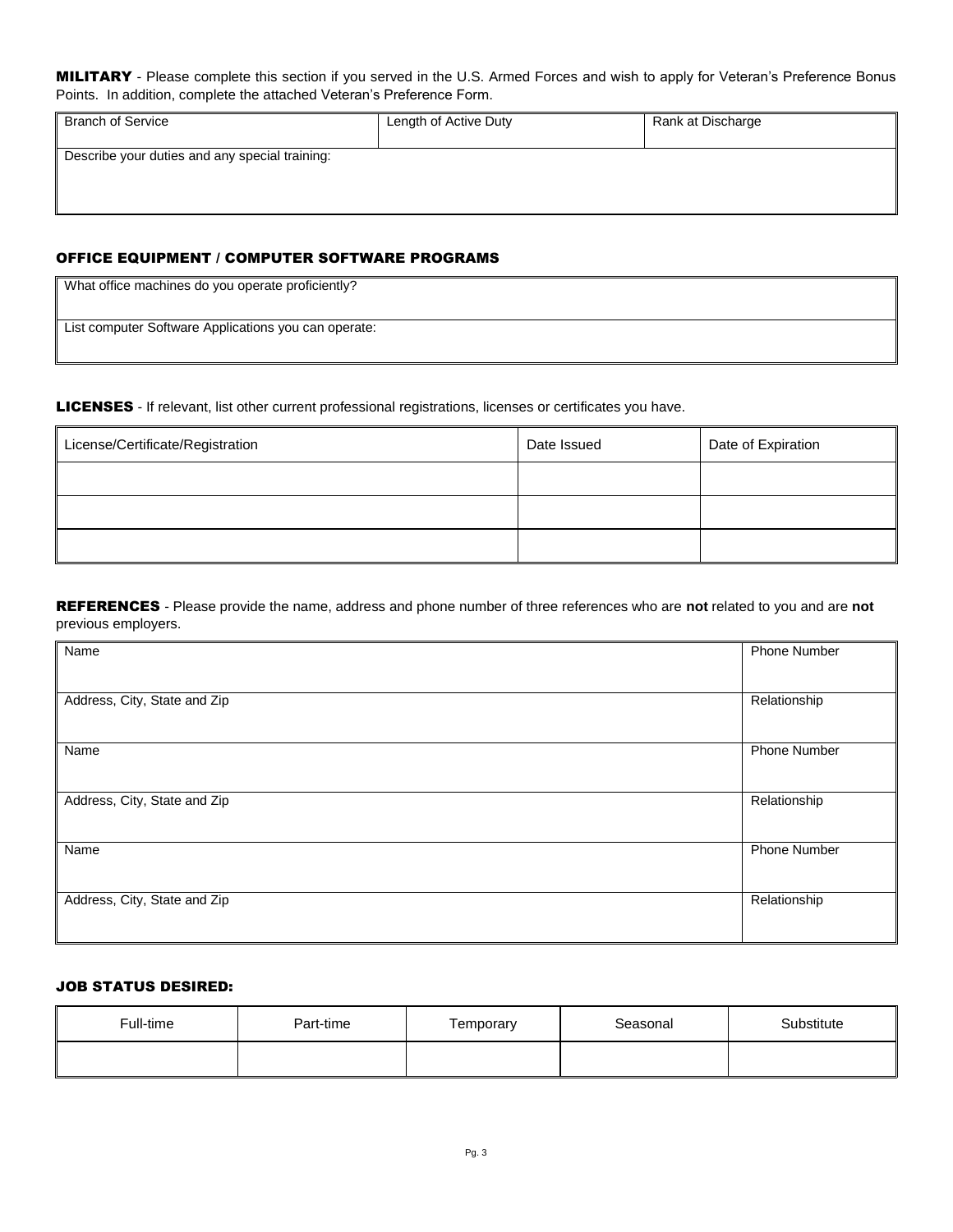### Employment Position

#### POSITION APPLYING FOR:

| <b>Public Works</b>            |          |                    |            |                         |            |
|--------------------------------|----------|--------------------|------------|-------------------------|------------|
| Parks                          |          |                    |            |                         |            |
| Fire Department                |          |                    |            |                         |            |
| Office / Other                 |          |                    |            |                         |            |
| <b>Municipal Swimming Pool</b> | Guarding | Teaching<br>$\Box$ | Supervisor | Manager<br>$\mathsf{L}$ | Substitute |

LICENSES - If relevant, list other current professional registrations, licenses or certificates you have. Please provide copies and attach to application.

| License                                | Date Completed | <b>Expiration Date</b> |
|----------------------------------------|----------------|------------------------|
| WSI                                    |                |                        |
| R94 Certification                      |                |                        |
| <b>First Aid Certification</b>         |                |                        |
| <b>CPR for the Professional Rescue</b> |                |                        |
| Other                                  |                |                        |

#### AVAILABILITY TO WORK: *Please note that the City of Foley Municipal Swimming Pool and the City Parks are open 7 days a week; mornings, afternoons, evenings, weekends and holidays. Therefore, as an employee of the City of Foley you may be asked to work shifts during any of these times.*

|                                                                           | Morning          | Afternoon | Evening | Weekends<br>$\perp$ | Holidays |
|---------------------------------------------------------------------------|------------------|-----------|---------|---------------------|----------|
|                                                                           | $\Box$ Full Time | Part Time |         |                     |          |
| <b>Available Starting Date:</b><br>Ending Date:                           |                  |           |         |                     |          |
| Are you at least 18 years of age or older?<br>Yes<br>No<br>$\blacksquare$ |                  |           |         |                     |          |

| $\mathbf{R} \in \mathbb{R}^n$ | Are you legally eligible for employment in the U.S.              | Yes | N0. |  |
|-------------------------------|------------------------------------------------------------------|-----|-----|--|
| $\mathbf{R}^{\text{max}}$     | Do you have a valid driver's license?                            | Yes | Nο  |  |
| $\mathbf{R}$ .                | Has any of your education or experience been under another name? | Yes | Nο  |  |
| $\mathbf{H}^{\text{max}}$     | How did you hear about the position?                             |     |     |  |
|                               |                                                                  |     |     |  |

Please complete this application fully. You may attach any additional information that you believe qualifies you for the position for which you are applying. The attached material must supplement the application and not be in lieu of requested data.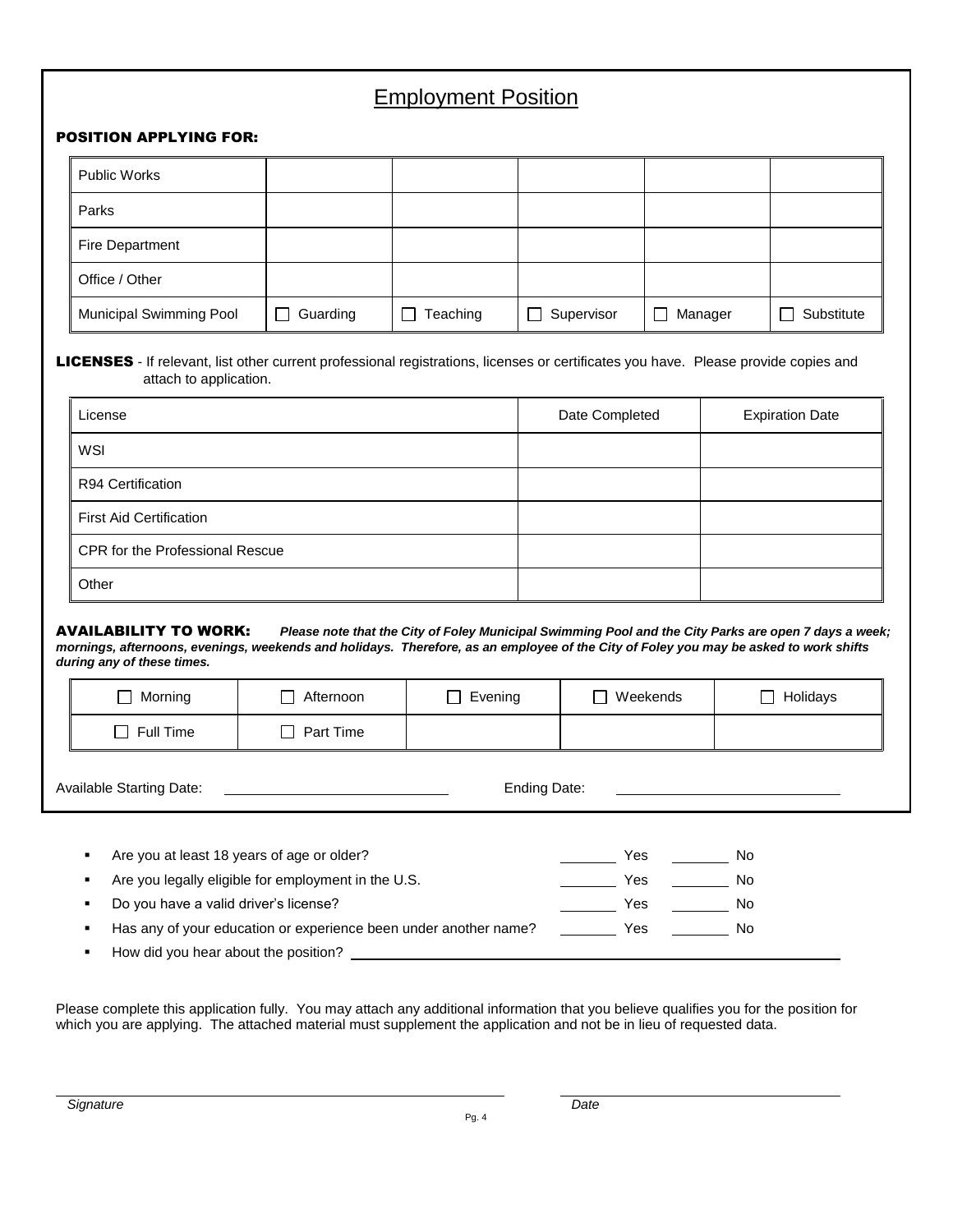

## Veteran's Preference

The Minnesota Veteran's Preference Act grants veterans a limited preference over non-veterans in hiring and promotion of public employment. Please complete this form if you wish to apply for veteran's preference bonus points.

| Name:                 |  |  |  |  |  |
|-----------------------|--|--|--|--|--|
| Position applied for: |  |  |  |  |  |

**Eligibility:** Preference points are awarded to qualified Veterans and spouses of deceased or disabled veterans to add to their training and experience examination results. Points are awarded subject to the provisions of Minnesota Statutes 43A.11. To be eligible for veteran's preference points, you must:

- 1) Be separated under honorable conditions from any branch of the United States armed forces after having served on active duty for 181 consecutive days or by reason of disability incurred while serving on active duty, and be a citizen of the United States or resident alien; or be the surviving spouse of a deceased veteran *(as defined above)* or the spouse of a disabled veteran who because of the disability is not able to qualify; and
- 2) NOT be currently receiving or eligible to receive a monthly veteran's pension based exclusively on length of military service.

The information you provide on this form will be used to determine your eligibility for veteran's preference points. You are not required to supply this information, but we cannot award veteran's points without it.

**Instructions:** YOU MUST SUPPLY A COPY OF YOUR DD214. DISABLED VETERANS MUST ALSO SUPPLY FORM FL-802 OR AN EQUIVALENT LETTER FROM A SERVICE RETIREMENT BOARD. SPOUSES APPLYING FOR PREFERENCE POINTS MUST SUPPLY THEIR MARRIAGE CERTIFICATE, AND THE VETERAN"S DD214 AND FL-802 OR DEATH CERTIFICATE.

| Are you receiving or eligible for a military pension?                                                                                                                                                                                                      |  |                                                                                                                                 |                                                                                                                                                                                                                                                                                                                                                                                                                                                                                                                                                                                                                                                                                                                                                                                                                                                                                                                                                                                                                                                                                                    |  |  |
|------------------------------------------------------------------------------------------------------------------------------------------------------------------------------------------------------------------------------------------------------------|--|---------------------------------------------------------------------------------------------------------------------------------|----------------------------------------------------------------------------------------------------------------------------------------------------------------------------------------------------------------------------------------------------------------------------------------------------------------------------------------------------------------------------------------------------------------------------------------------------------------------------------------------------------------------------------------------------------------------------------------------------------------------------------------------------------------------------------------------------------------------------------------------------------------------------------------------------------------------------------------------------------------------------------------------------------------------------------------------------------------------------------------------------------------------------------------------------------------------------------------------------|--|--|
| Do you have a compensable service-related disability?                                                                                                                                                                                                      |  |                                                                                                                                 |                                                                                                                                                                                                                                                                                                                                                                                                                                                                                                                                                                                                                                                                                                                                                                                                                                                                                                                                                                                                                                                                                                    |  |  |
|                                                                                                                                                                                                                                                            |  |                                                                                                                                 |                                                                                                                                                                                                                                                                                                                                                                                                                                                                                                                                                                                                                                                                                                                                                                                                                                                                                                                                                                                                                                                                                                    |  |  |
|                                                                                                                                                                                                                                                            |  |                                                                                                                                 |                                                                                                                                                                                                                                                                                                                                                                                                                                                                                                                                                                                                                                                                                                                                                                                                                                                                                                                                                                                                                                                                                                    |  |  |
| <b>Disabled Veteran</b> (a veteran having a compensable service-connected disability as adjudicated by the U.S.<br>Veterans Administration or the retirement board of one of the branches of the Armed Forces, which disability<br>is currently existing). |  |                                                                                                                                 |                                                                                                                                                                                                                                                                                                                                                                                                                                                                                                                                                                                                                                                                                                                                                                                                                                                                                                                                                                                                                                                                                                    |  |  |
|                                                                                                                                                                                                                                                            |  |                                                                                                                                 |                                                                                                                                                                                                                                                                                                                                                                                                                                                                                                                                                                                                                                                                                                                                                                                                                                                                                                                                                                                                                                                                                                    |  |  |
|                                                                                                                                                                                                                                                            |  |                                                                                                                                 |                                                                                                                                                                                                                                                                                                                                                                                                                                                                                                                                                                                                                                                                                                                                                                                                                                                                                                                                                                                                                                                                                                    |  |  |
|                                                                                                                                                                                                                                                            |  |                                                                                                                                 |                                                                                                                                                                                                                                                                                                                                                                                                                                                                                                                                                                                                                                                                                                                                                                                                                                                                                                                                                                                                                                                                                                    |  |  |
|                                                                                                                                                                                                                                                            |  |                                                                                                                                 |                                                                                                                                                                                                                                                                                                                                                                                                                                                                                                                                                                                                                                                                                                                                                                                                                                                                                                                                                                                                                                                                                                    |  |  |
|                                                                                                                                                                                                                                                            |  |                                                                                                                                 |                                                                                                                                                                                                                                                                                                                                                                                                                                                                                                                                                                                                                                                                                                                                                                                                                                                                                                                                                                                                                                                                                                    |  |  |
|                                                                                                                                                                                                                                                            |  | $Yes \t No \t —$<br>Yes $\_\_$ No $\_\_$<br>Yes No<br>the position in order to guarantee points are awarded in a timely manner. | If Spouse, Veteran's Name: We have a state of the state of the state of the state of the state of the state of the state of the state of the state of the state of the state of the state of the state of the state of the sta<br>Rank at Discharge: <u>Contract Community Controller Community Controller Controller Controller Controller Controller Controller Controller Controller Controller Controller Controller Controller Controller Controller Controll</u><br><b>Veteran</b> (defined as a person separated under honorable conditions who has served on active duty for at<br>least 181 days, or honorably discharged by reason of disability incurred while on active duty).<br><b>Spouse of a disabled veteran,</b> who is unable to use preference due to disability.<br>Your Preference Points application cannot be considered without supporting documentation (see instructions above). If the documentation is<br>not attached, it must be received in our office no later than 7 calendar days after the application deadline for<br>Will be submitted within 7 days<br>Date |  |  |